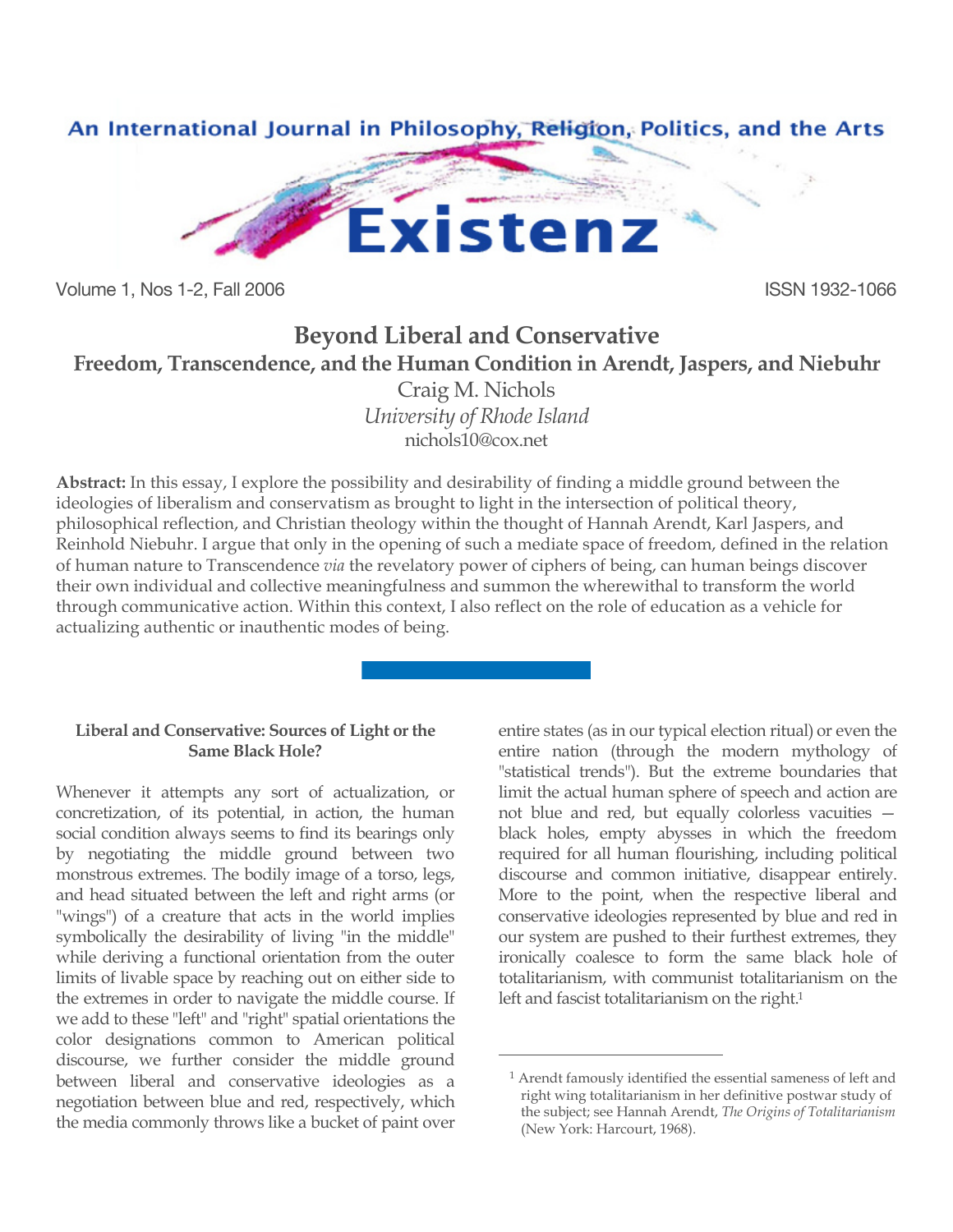The point I wish to make here, if I may be allowed to mix these several metaphors, is that the light necessary for carving out a meaningful space to live without compulsion – *i.e.*, a space governed by freedom – must come from a source that transcends the ideological organizing structural principles at either the left or right ends of the political spectrum. Either extreme, by itself – that is, *qua* ideology – provides only darkness, coercion, bondage, necessity, enslavement, the heteronomy of tyranny. The twentieth century attempt to combine the two extremes has shown itself to be a ruinous solution — an unthinkable, horrifying "final solution" in which light and life are stamped out. To comprehend the nature of the transcendent light that allows the graduated spectrum between blue and red (or any other colors signifying the diversity of human actualization) to appear as genuine possibilities for collective human action, I turn to three key thinkers who understood the necessity (ironically, paradoxically) of the appeal to Transcendence for the conceptualization and actualization of freedom: Hannah Arendt, Karl, Jaspers, and Reinhold Niebuhr. They each recognized not merely the need to invoke a programmatic conception of Transcendence as the actuating impetus for human freedom, but this accompanied by a formulation of freedom woven together with a reckoning with human nature, or, alternately posed, the human condition (through which categories we obtain a "dialectical circumscription" of both the inner and outer limitations of humanity).

## **Hannah Arendt: The Black Hole of Sameness and the Nihilism of** *Animal Laborans*

In *The Human Condition*, Arendt characterizes modern industrial society as almost entirely bereft of the potential for speech and action, or even genuine craftsmanship (humanity as authentic *homo faber*, the creative maker who produces works and establishes an enduring world) due to the reduction of all human purposes to an artificial metabolism of production and consumption, a twisted model of the original, organic survival condition of the human metabolic laborrelationship with the surrounding environment of the earth (*animal laborans*). The possibility of transcending the technologized, mechanized, artificial condition of labor and consumption in genuine speech and action (the *vita activa*) becomes an Herculean task in the modern age — far more difficult than the original human struggle of labor with nature, for now the struggle has become a vicious, self-consumptive, and impersonal cycle of humanity devouring itself. There appears to be no exit from the nausea of this solipsism in which human individuality is leveled, or flattened, to appear "the same." Arendt describes this loss of individuality with military and mechanistic allusions:

The sameness prevailing in a society resting on labor and consumption and expressed in its conformity is intimately connected with the somatic experience of laboring together, where the biological rhythm of labor unites the group of laborers to the point that each may feel that he is no longer an individual but actually one with all others. To be sure, this eases labor's toil and trouble in much the same way as marching together eases the effort of walking for each soldier. It is therefore quite true that for the *animal laborans* "labor's sense and value depend entirely upon the social conditions," that is, upon the extent to which the labor and consumption process is permitted to function smoothly and easily, independent of "professional attitudes properly speaking" [Alain Touraine]; the trouble is only that the best "social conditions" are those under which it is possible to lose one's identity.2

In modern labor society, which has now attained global reach, the only meaningful activities are "jobs" that sustain and perpetuate the totalizing economic machine. The purpose of education is simply to get a good paying job. Knowledge pursued for its own sake, along with artistic pursuits, are little more than frivolous hobbies, parasitic behaviors with respect to the purposes of mass society. The quasi-totalitarian sameness of our labor society is governed by a "communist fiction," as Arendt puts it,3 in which political

<sup>2</sup> Hannah Arendt, *The Human Condition*, 2d. ed. (Chicago: University of Chicago Press, 1958), p. 214.

<sup>3</sup> Arendt describes the "communist fiction" of modern society in terms that recall Heidegger's famous treatment of *Das Man*, the inauthentic "they-self," in *Being and Time*, which is characterized by "the *leveling down* of all possibilities of being" [*cf.*, Martin Heidegger, *Being and Time*, Joan Stambaugh trans. (Albany: State University of New York Press, 1996), §27]; Arendt states: "A complete victory of society will always produce some sort of 'communist fiction,' whose outstanding political characteristic is that it is indeed ruled by an 'invisible hand,' namely, by nobody. What we traditionally call state and government gives place here to pure administration — a state of affairs which Marx rightly predicted as the 'withering away of the state,' though he was wrong in assuming that only a revolution could bring it about, and even more wrong when he believed that this complete victory of society would mean the eventual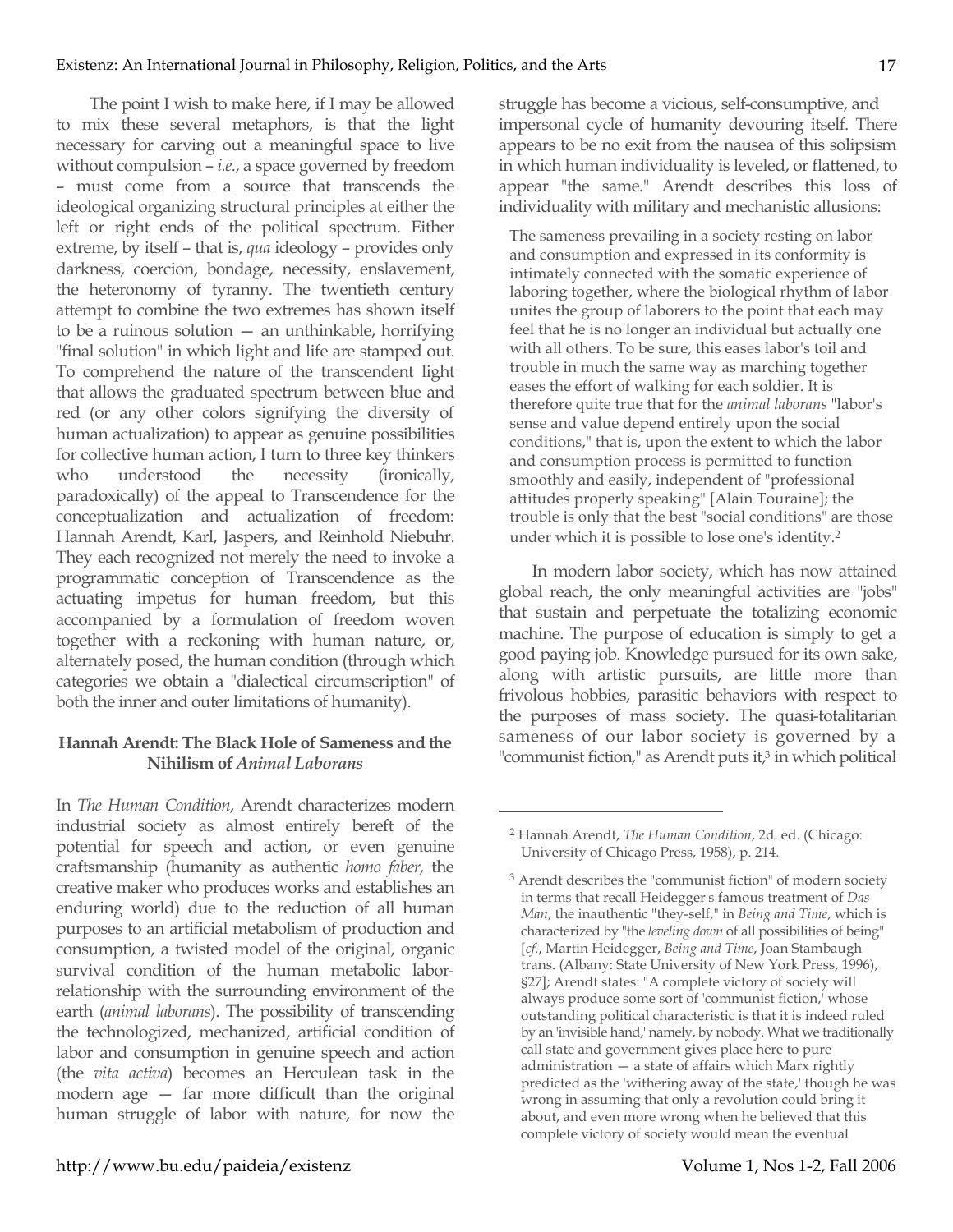equality is no longer conceived as "an equality of unequals who stand in need of being 'equalized' in certain respects for certain purposes," such as the farmer and the physician who require a common public sphere in which to join together for common purposes (Arendt cites Aristotle's *Nicomachean Ethics* 1133a16).4 Rather, the question of the nature and purpose of humanity (or the "nature and destiny of man," to put it in Niebuhr's terms) is itself suppressed by a systematic deadening of the native drive of human beings to seek out the meaning of their existence — the very drive to question the compulsive illusions of mass society; that is, the questioning that is the only real avenue of escape. Without this deadening, the global economy as we now know it would collapse. The concluding portions of Arendt's *Human Condition* carefully chart the modern path of the collapse of genuine speech and action to the "flat world," (as Thomas Friedman has recently described it<sup>5</sup>), of the mere *animal laborans* (from Galileo's telescope to Marx's communist vision to the relativistic Archimedean point somewhere in the Universe beyond the natural world of the earth and sky of human experience). Although the universalization, or totalizing, of humanity as a mere *animal laborans* began with a complex web of forces in the modern age, too numerous to discuss here,

 $\overline{a}$ 

5 The "flat world" concept is optimistically championed by *New York Times* columnist Thomas Friedman in his recent book, *The World is Flat: A Brief History of the Twenty-First Century* (New York: Farrar, Straus and Giroux, 2005). Friedman attempts a "glass is half full" approach to the global domination of corporate capitalism. While he shares with Arendt the positive recognition that modern labor society has increased the standard of living of many who formerly lived in abject poverty, Friedman seems oblivious to the nihilistic effects of the corporatization of the entire globe, and accepts the idea that those who have been recently emancipated from their primitive ways of life are indeed bettered by the constant flow of disposable creaturecomfort products designed to feed our neurotic obsession with consumption. He thus encourages Americans to work harder at global competition, encouraging more money and effort to be spent educating youth in science and engineering so they can keep up with the universal rat race. This in turn serves to bolster his argument that the corporate offshoring of jobs is a good thing in the long run; however, his faith in this process seems to require a great deal of naivete with respect to the propaganda of corporate leadership, on the one hand, and the purpose of human life, on the other.

significant light can be shed on the matter by considering what are perhaps the two chief external engines driving our modern social addiction to the artificial cycle of labor and consumption: a degenerate, mandatory public educational system and a seductive, all-pervasive visual media driven largely by the hidden agendas of advertising.

Serious consideration should be given to the question of whether the actual functioning of our compulsory, government-run, public school system is in fact closer to the ideology of totalitarianism than to the ideal of free, autonomous, democratic citizenship. It is one of the chief goals of totalitarian institutions to condition the minds and wills of youth to accept and follow predetermined patterns of behavior, thereby stamping out the unwelcome interference of new, power destabilizing social initiatives, which Arendt aptly characterizes as the phenomenon of "natality." The chief goal of public education in America today is not to learn how to think creatively for the achievement of human flourishing – what the Greeks knew as *eudaimonia* – but to train youth in the warped virtues of a labor/consumption society, as well as to acclimate them to the tedium of this nihilistic treadmill. After spending one's entire youth incarcerated in the "cells" conceived by late nineteenth and early twentieth century social planners to fit the needs of the rising industrial economy, the average American citizen can hardly dare to imagine an alternative mode of being. And that is precisely the desired outcome of a labor society whose entire economic system depends on accelerated consumption, which in turn depends on immature, unfulfilled consumers who do not know how to find satisfaction and repose in organic processes, but who now live in the constant attention deficit of sound-bite consciousness and momentary, serial gratification. Advertiser driven television in particular (but reinforced through other media outlets like radio, internet, and popular films) accelerates the process by informing the empty vessels created by the methods of modern schooling of the new needs they are supposed to have and what new products can satisfy those fabricated needs — for the moment. A selfnarcotizing cycle is thus perpetuated, with the whole of public education continually adjusting itself to establish and feed it. Contemporary education is not designed to actualize the true native potentiality of unique human *Existenz* (*i.e.*, it does not exist to nurture natality); children are not taught to think for themselves or to actualize their unique potential for the sake of new

emergence of the 'realm of freedom' (Arendt, *The Human Condition*, p. 45).

<sup>4</sup> *Op. cit.*, p. 215.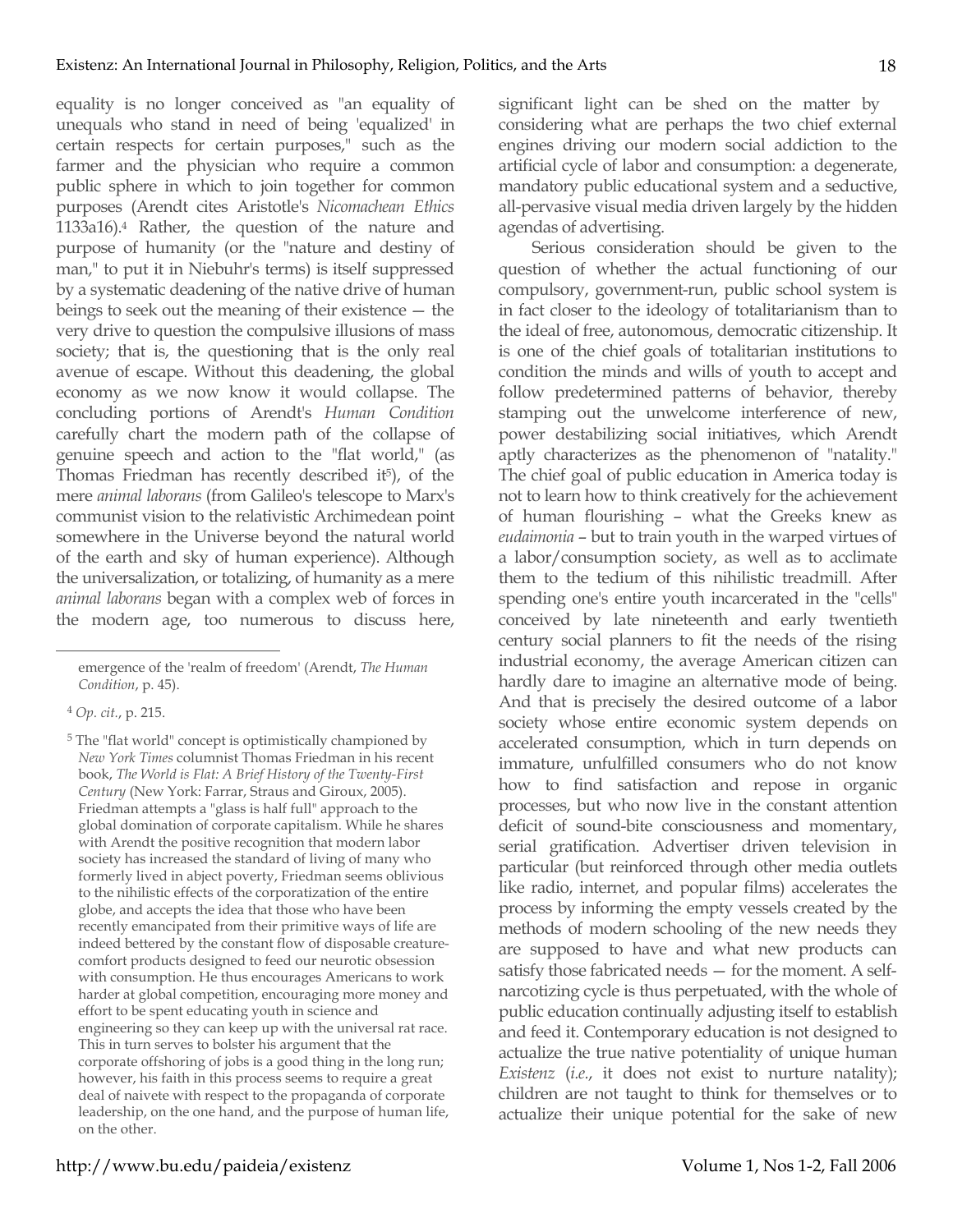constructive initiatives in the world. If they were, one might expect that the entire artificially confining and abysmally ineffectual compulsory school system would collapse of its own weight in a single generation as young people are introduced to genuine encounters with the true wonders of nature, history, the structures of thought, *etc.* —encounters for their own sake and in preparation for future engagement with the world. To what extent the coercive, even tyrannical, nature of our educational institutions and the political forces that support them would allow this remains to be seen. But rather than come to the conclusion that the entire concept of compulsory public education needs to be rethought from the ground up, we are continually inundated by calls from the left for more money to feed the beast and from the right for stricter testing before federal money should be doled out — both of which completely miss the point. The central problem is that the domineering exercise of mental control through coercive manipulation (both subtle and overt) chokes the native quest for truth and meaning and kills, or at least radically disfigures, that inner potential which alone makes us truly human. The free play of "original seeking" which has inspired every philosophy worthy of remembrance is systematically obliterated in children beginning with their earliest educational experiences.<sup>6</sup>

Our contemporary situation is all the more insidious due to the strange condition that "no one" seems to be masterminding this quasi-totalitarian strategy — at least no particular someone, no *Führer*, although perhaps a handful of corporate and government individuals from both the left and the right could be selected for dishonorable mention. But as the inauthentic possibility of hiding one's true involvement and passing the buck in a bureaucratic system of collective rule allows no one but the occasional scapegoat to be called to account, the system itself runs on like a headless Leviathan demanding both liberal and conservative soldiers of the global economy to feed the machine with the souls of their children and train them to make it grow bigger, run smoother, and consume faster. The resulting "clockwork orange" is a vicious monstrosity that, like the more overt totalitarian monstrosities of the twentieth century, can hardly be recognized by the well-trained herd that cannot bring itself to imagine and actualize an alternative to the selfconsumptive frenzy of product consumption.

In "The Crisis in Education" – a crisis now roughly half a century older and considerably more acute – Arendt insightfully describes the problem in American education in terms that mirror her distinction between the public and private realms in *The Human Condition*. She describes the chief problem of American public education as a failure to preserve and protect the development of children within the private sphere necessary for authentic maturation; instead, they are exposed at a defenseless age to a public sphere for which they are developmentally completely unprepared. The result is an abandonment and betrayal of children to the compulsive forces of mass society, where "no one" in particular takes responsibility for the world; processes of labor and consumption dictate the meaning of human existence; preparation for mature thought, speech, and action in the adult world is circumvented and instead a perpetual childhood, or perpetual adolescence, is instituted; a world of massproduced, consumable toys is then offered to the developmentally stunted adults – themselves the "products" of the system – in place of genuine human interaction and a meaningful engagement with the actual world and its potential. Arendt describes a key step in correcting this warped view of modern education as a sort of dialectical middle ground between conservatism and liberalism — more specifically, between conservatism in education, where the very point is to conserve, or preserve, the world that has been established through the work of *homo faber* and will outlast the individual's sojourn in the world, and on the other hand, liberal progressivism in politics, whereby the natality of childhood can be brought to bear in a fully matured development of its newborn individual potentiality against a conservative preservation of the *status quo*, which continually requires

<sup>6</sup> John Taylor Gatto, from whose insights on American public education I have rather freely drawn here, is a former teacher and leading advocate of alternative educational possibilities such as "home schooling," "unschooling," or radically reconceived educational situations. He poignantly argues that even the best of teachers is forced through the institutional structure of the public school environment to communicate inadvertently seven chief "lessons" to students, quite apart from any particular subject matter: "confusion, class position, indifference, emotional and intellectual dependency, conditional self-esteem, and surveillance. All of these lessons are prime training for permanent underclasses, people deprived forever of finding the center of their own special genius" [John Taylor Gatto, *Dumbing Us Down: The Hidden Curriculum of Compulsory Schooling* (Gabriola Island, British Columbia: New Society Publishers, 2005), p. 16].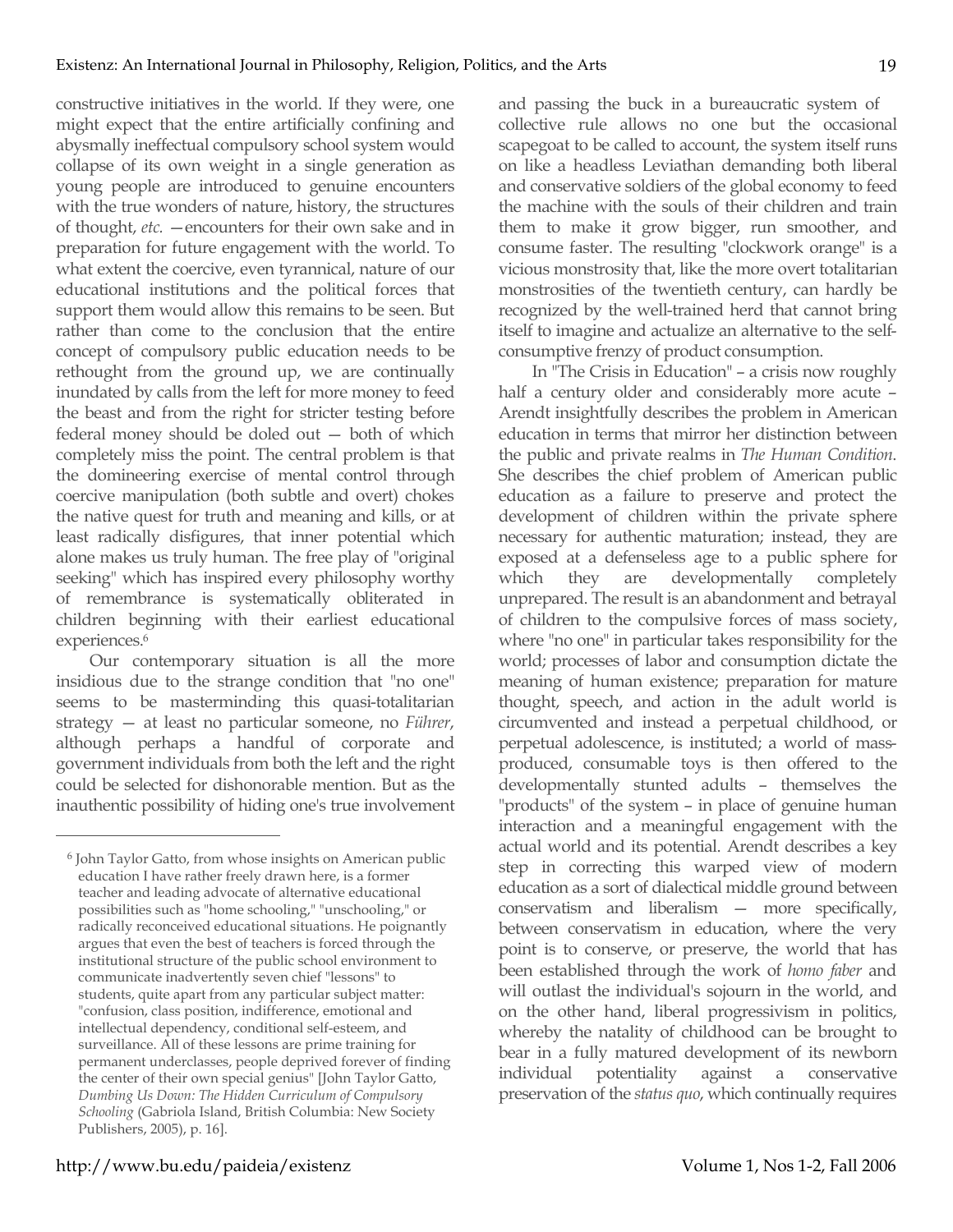revision in order to balance the potential injustices in a society of diverse individuals. Arendt states:

The problem is simply to educate in such a way that a setting-right remains actually possible, even though it can, of course, never be assured. Our hope always hangs on the new which every generation brings; but precisely because we can base our hope only on this, we destroy everything if we so try to control the new that we, the old, can dictate how it will look. Exactly for the sake of what is new and revolutionary in every child, education must be conservative; it must preserve this newness and introduce it as a new thing into an old world, which, however revolutionary its actions may be, is always, from the standpoint of the next generation, superannuated and close to destruction.7

In *The Human Condition*, Arendt describes the natality that is the potential gift of every child to the adult world – that is, if it is allowed to bloom in the relative protection of the private realm before being faced with the daunting challenges of public life – as a kind of miracle, a gift of Transcendence (and here, she directly invokes Judeo-Christian symbolism). Referring to action in general, but forgiveness (via the symbolism of Jesus of Nazareth) and the ability to make covenants (via the symbolism of Abraham) in particular, Arendt describes this gift of Transcendence as "The miracle that saves the world, the realm of human affairs, from its normal, 'natural' ruin," and which furthermore is "ultimately the fact of natality, in which the faculty of action is ontologically rooted." It is, she continues, "the birth of new men and the new beginning, the action they are capable of by virtue of being born."8 The ontological question thus introduced returns us to the question of human nature, or alternatively, the human condition (*i.e.*, alternate modes of approaching the question of the human essence and its possibilities). Natality is a symbol of the freedom derived from Transcendence. But in what sense is the potential of human freedom innate and to what extent can human goodness be nurtured through education? And why does it necessarily fall short of the goal of perfection? At the close of "The Crisis in Education," where the phenomenon of natality is described as "the fact that we have all come into the world by being born and that this world is constantly renewed through birth," Arendt

 $\overline{a}$ 

suggests a relative optimism concerning the capacity of education to nurture the quasi-miracle of natality; she writes:

Education is the point at which we decide whether we love the world enough to assume responsibility for it and by the same token save it from that ruin which, except for renewal, except for the coming of the new and young, would be inevitable. And education, too, is where we decide whether we love our children enough not to expel them from our world and leave them to their own devices, nor to strike from their hands their chance of undertaking something new, something unforeseen by us, but to prepare them in advance for the task of renewing a common world.<sup>9</sup>

In what sense does the middle ground between the rigid ideologies of liberalism and conservatism, or, pushed to extremes, between the black hole sameness of totalitarian communism and totalitarian fascism, depend on something beyond ordinary human capacity? Whence comes the freedom that the education of children is ideally meant to nurture and guide, but does not create, and destroys only at the grave peril of falling headlong into an abyss? For clarification we turn to the thought of Karl Jaspers.

#### **Karl Jaspers: Transcendence and the Light of Freedom**

The opposition of liberalism and conservatism in the political realm mirrors the opposition between subjectivity and objectivity in epistemology generally. The former opposition represents the collective expression of the opposition between the self and the world that occurs in the dichotomy of ordinary perception within the world-orientation of the individual (although important differences do emerge in this enlargement of the concept $10$ ). In the final section of his mature work, *Von der Wahrheit* (1947), an excerpt translated into English as *Truth and Symbol*, Jaspers

<sup>7</sup> Hannah Arendt, "The Crisis in Education," in *Between Past and Future: Eight Exercises in Political Thought* (New York: Penguin, 1968), pp. 192–3.

<sup>8</sup> Hannah Arendt, *The Human Condition*, p. 247.

<sup>9</sup> Hannah Arendt, "The Crisis in Education," p. 196.

<sup>&</sup>lt;sup>10</sup> A significant example of this is the somewhat controversial, but nevertheless enlightening, fourfold difference between individual and collective guilt proffered by Jaspers in *The Question of German Guilt*. Jaspers there schematizes the problem into four categories of guilt, including (conventional, legal) criminal guilt, (collective, social) political guilt, (individual) moral guilt, and (universal) metaphysical guilt. See Karl Jaspers, *The Question of German Guilt*, E. B. Ashton trans. (New York: Fordham University Press, 2001), pp. 25–40.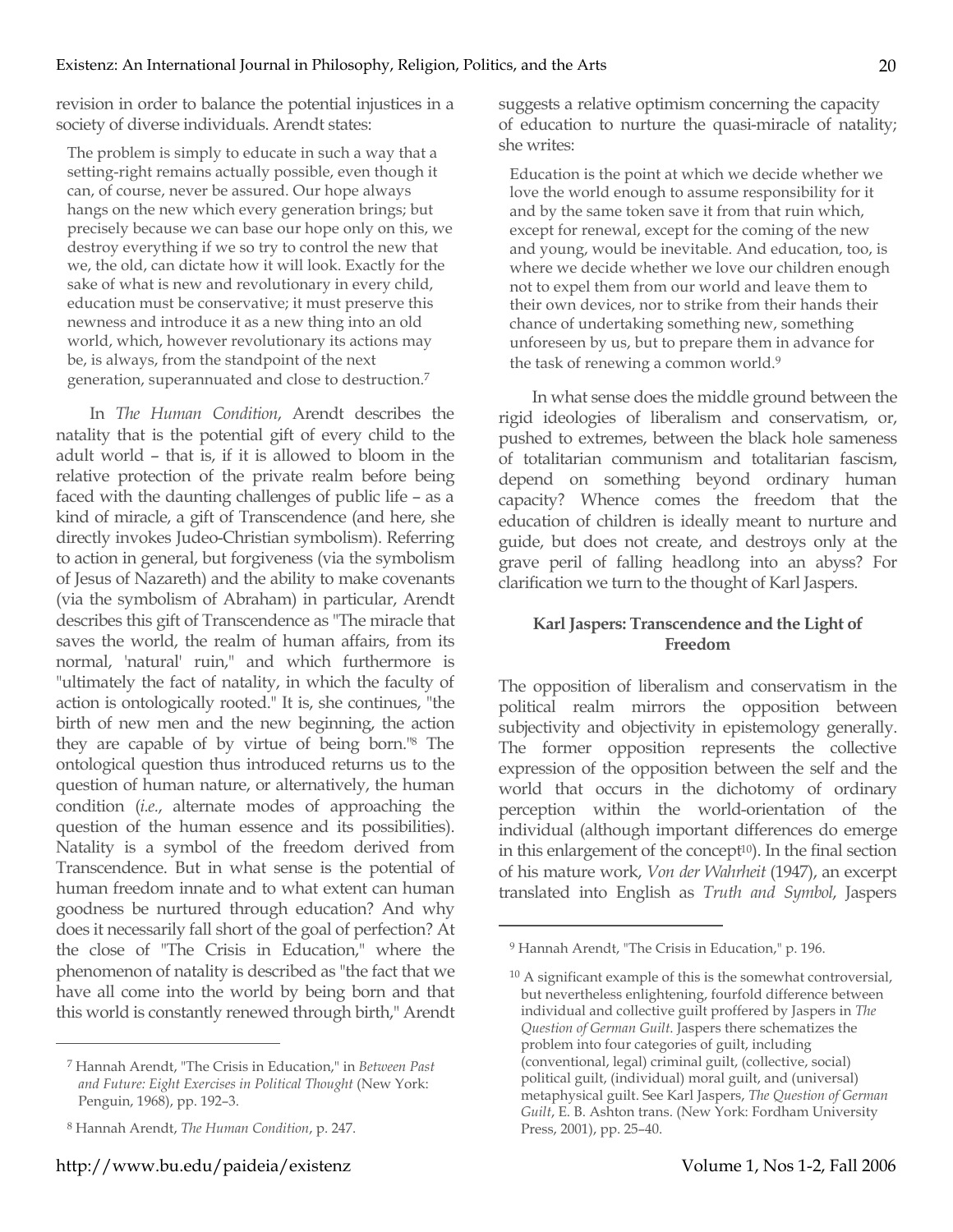succinctly expresses the relationship between subjectivity and objectivity and explains how the "Encompassing" union of the two brings freedom into being through the opening of Transcendence within ordinary experience. In his own words:

The path of true philosophizing loses neither the subject nor the object in the appearance of Objectivity, but instead grasps Being in their polarity.... In the opposition of the will toward the object and toward the subject it would be a mistake to decide in favor of one side. Polemically both are right in their opposition to the obliqueness of the opposing side, but are wrong in denying its peculiar kernel of truth. The conflict is resolved in the movement out of both sides in the Encompassing.11

The appearance of truth "between" subjectivity and objectivity occurs in the quasi-objective form of ciphers — *i.e.*, the symbols or metaphors in which Transcendence speaks, or "encodes" itself. In this "space" opened up by the cipher-script (*Chifferschrift*) of being, the possible individual being of the unique human subject (*Existenz*) and the possible meaning of the absolute objectivity of being as Other than human subjectivity (*Transzendenz*) is mediated, thus opening individual human beings to the light of the whole spectrum of collective organizational possibilities that exist within the historically particular horizon of collective human needs and ambitions (society/political action).12

Jaspers points out that an absolutizing of either the subjective or objective poles of being in worldorientation results in either case in "the consciousness of a groundlessness."13 I have characterized this "groundlessness" in the political dichotomy of liberal ideology versus conservative ideology as an abyss, or black hole, of totalitarian sameness. In order that we not fall into such a trap, we are reminded by Jaspers not to

 $\overline{a}$ 

interpret ciphers, on the conservative side, as fixed objectivities, settled dogmas that communicate the truth of human experience once and for all and without constant reassessment and reappropriation. But the equivalent danger occurs on the liberal side if we interpret ciphers as *mere* signs, the ultimate meaning of which is due solely to a hermeneutical investment by the subject.14 The result of a subjectivization of the cipher-script of being is an ideology that deifies human power structures, thereby "killing God," as in the Nietzschean paradigm, and setting up humanity in God's place. On the other hand, clinging to the objectivity of ciphers as though they constituted empirical knowledge, after the fashion of materialistic positivism, likewise "kills God," as in the paradigm of modern scientific enquiry, and leads to idolatry in religion, legalism in ethics, and fetishism in science (all of which likewise throw human beings back upon their own deified illusions of power). The middle ground that potentially overcomes the groundlessness of either absolutized extreme is to be found for Jaspers in the Encompassing, the authentic transcendent totality that puts every inauthentic finite totality – in politics, "totalitarianism" – in proper check. Here Jaspers locates the metaphysical structure that opens a plurality of epistemic and existential phenomena, appearing in various historical and cultural modes—here we see the plural manifestations of the divine, including the Truth in communicated truths, the *Logos* in meaningful *logoi*, the Torah in peace treaties and social covenants, the

<sup>11</sup> Karl Jaspers, *Truth and Symbol*, Jean T. Wilde, William Kluback, and William Kimmel trans (New Haven: College and University Press, 1959), pp. 31–2.

<sup>12</sup> For a more extensive treatment of the topic see Karl Jaspers' *Philosophie* [3 vols, E. B. Ashton trans. (Chicago: University of Chicago Press, 1969, 1970, 1971)], in which the transition from world-orientation to the freedom of *Existenz* to the encounter with Transcendence is laid out in full systematic detail. For the development of the notion of "the Encompassing" (*das Umgreifende*) beyond its somewhat understated role in *Philosophie*, see Karl Jaspers, *Reason and Existenz*, William Earle trans. (New York: Noonday Press, 1955).

<sup>13</sup> Karl Jaspers, *Truth and Symbol*, p. 24.

<sup>14</sup> My use of the distinction between mere signs and symbols is informed by Gadamer's enlightening discussion in *Truth and Method*. The following passages speak to the heart of the matter: "[The] extremes of representation are pure indication (*Verweisung*: also, reference), which is the essence of the sign, and pure substitution (*Vertreten*), which is the essence of the symbol.... [A] sign is nothing but what its function requires; and that is to point away from itself.... There is something schematic and abstract about them, because they point not to themselves but to what is not present  $- e.g.,$  to the curve ahead or to one's page.... A symbol not only points to something; it represents it by taking its place. But to take the place of something means to make something present that is not present. Thus in representing, the symbol takes the place of something: that is, it makes something immediately present. Only because it thus presents the presence of what it represents is the symbol itself treated with the reverence due to the symbolized. Such symbols as a crucifix, a flag, a uniform have so fully taken the place of what is revered that the latter is present in them" [Hans-Georg Gadamer, *Truth and Method*, Joel Weinsheimer and Donald G. Marshall trans (New York: Crossroad, 1992), pp. 152–4].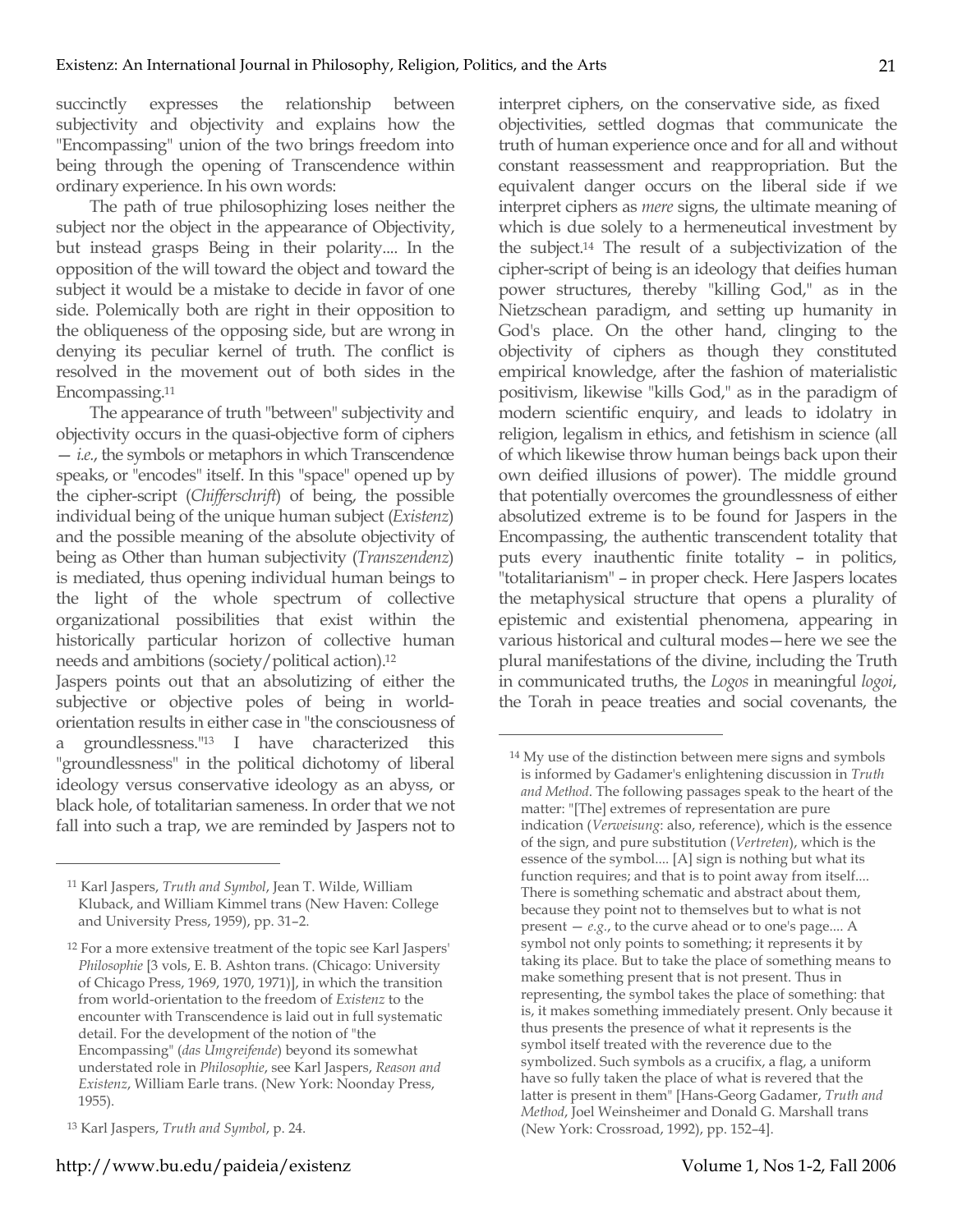Holy Spirit in the hearing of the gospel and receiving of the sacrament, the cross of Christ in human acts of forgiveness, and, to recall Arendt's central cipher, the Virgin Birth in the creative potential of every child to mature and enter the adult world with something new and transform it through speech and action (natality). Generally speaking, it is "the Holy" in mundane transactions whenever those actions transcend the cyclical necessity of nature and attain the status of *free* acts.15 It is the potential *freedom from* the ideological totalitarianism of liberalism or conservatism and potential *freedom for* new initiatives that break through the lulling stupor of the tyrannical grip of the *status quo* in our labor/consumption society. But this freedom has its limits.

Just as no attempt to transcend the finitude of the subject-object dichotomy and attain the fullness of Being-in-itself is ever wholly successful, no attempt to transcend the left and right poles of the political spectrum and attain a utopia wherein all of the opposing ambitions of collective life are mutually satisfied is ever even theoretically possible. The upshot of this fact of worldly existence is that the closest we can come to a "just" political determination is to attain a

 $\overline{a}$ 

situation where nearly everyone is relatively content with the outcome, but wherein no one is fully satisfied, since *justice* itself is a cipher of philosophical faith, an ideal given in encompassing Reason that is never fully actual. The idea of the full satisfaction of all the participants in a political collective is simply a "communist fiction" that pretends to an Objectivity of the good that it can never in principle obtain. Such a "state" (whether ontological or political) is obtained only through a false fixing of the conditions of human life (as, for example, in the warping of human natality into the strait-jacketed existence of a labor/consumption society). Jaspers affirms that "To declare any reality of man as essential reality itself signifies a neglect of the Encompassing<sup>"16</sup> – and hence, a loss of the possibility of human freedom *qua Existenz*. Putting it more starkly, he declares in no uncertain terms that "There is no absolute, permanent reality of man."17 What are the implications of this when faced with the daunting challenges of contemporary life, such as our capacity to destroy not only ourselves, but the earth itself? Our capacity for destruction (the result of an evil will) seems to have multiplied exponentially through the technological "advances" of the twentieth century; can our capacity for good match this negative possibility? The question of human nature takes on a new urgency in this context.

In *The Atom Bomb and the Future of Man*, Jaspers sets forth a provisional vision, so to speak, of a solution to the immense danger of the human capacity for selfdestruction in the nuclear age. He stresses that any "final solution" would be a totalitarian illusion. However, appealing "from reason to reason," Jaspers believes that "If we grow sure of our freedom, and thus of our responsibility, there is a chance for the change, and thus for salvation."18 This confidence in human freedom is only possible through an appeal to Transcendence, but the actualization and enactment of freedom seems nevertheless, for Jaspers, to be a human achievement, an actualization of a collective cipherscript that willingly chooses a better future. Perhaps this is stated too one-sidedly in the light of Jaspers' own "hovering" (*schwebend*) description; but an alternative emphasis which stresses the long tradition of "original

<sup>15</sup> It is characteristic of Jaspers to avoid identifying a single, central religious cipher. Ricoeur criticized the tendency in Jaspers to avoid the scandal of particularity involved in the commitment to a particular religious tradition as spiritual Don Juanism. Although Ricoeur's criticism does carry some weight, especially with respect to the issue of existential commitment so central to Jasper's own appropriation of Kierkegaard and Nietzsche, Jaspers nevertheless makes up for it rather substantially (how much remains an open matter for existential debate) by taking up the mantle of philosophical faith and post-war humanitarian conscience with fervent, self-committed authenticity. Ricoeur presents a very insightful criticism of his former teacher, revealing of both the close connection between their respective positions and some essential differences, in Paul Ricoeur, "The Relation of Jaspers' Philosophy to Religion," in *The Philosophy of Karl Jaspers*, Paul Arthur Schilpp ed. (New York: Tudor Publishing Company, 1957), pp. 611–42. Here Ricoeur intimates that Jaspers' philosophical faith and traditional religious faith should not be viewed as mutually exclusive, as Jaspers' seemingly sharp separation between reason and catholicity might suggest, but should rather remain a duality in tension. In the conclusion of this article, Ricoeur writes, "Perhaps it is because philosophy and theology never face each other openly, but rather behind the masks of their specific bondages – libertarian on the one hand, authoritarian on the other hand – that the contrast between them appears fatally to be 'not' polar, but mutually exclusive," as Jaspers said vigorously of the contrast between 'reason' and 'catholicity'" (*Op. cit.*, p. 642).

<sup>16</sup> Jaspers, *Truth and Symbol*, p. 26.

 $17$  Ibid.

<sup>18</sup> Karl Jaspers, *The Atom Bomb and the Future of Man*, E. B. Ashton trans. (Chicago: University of Chicago Press, 1961), p. vii.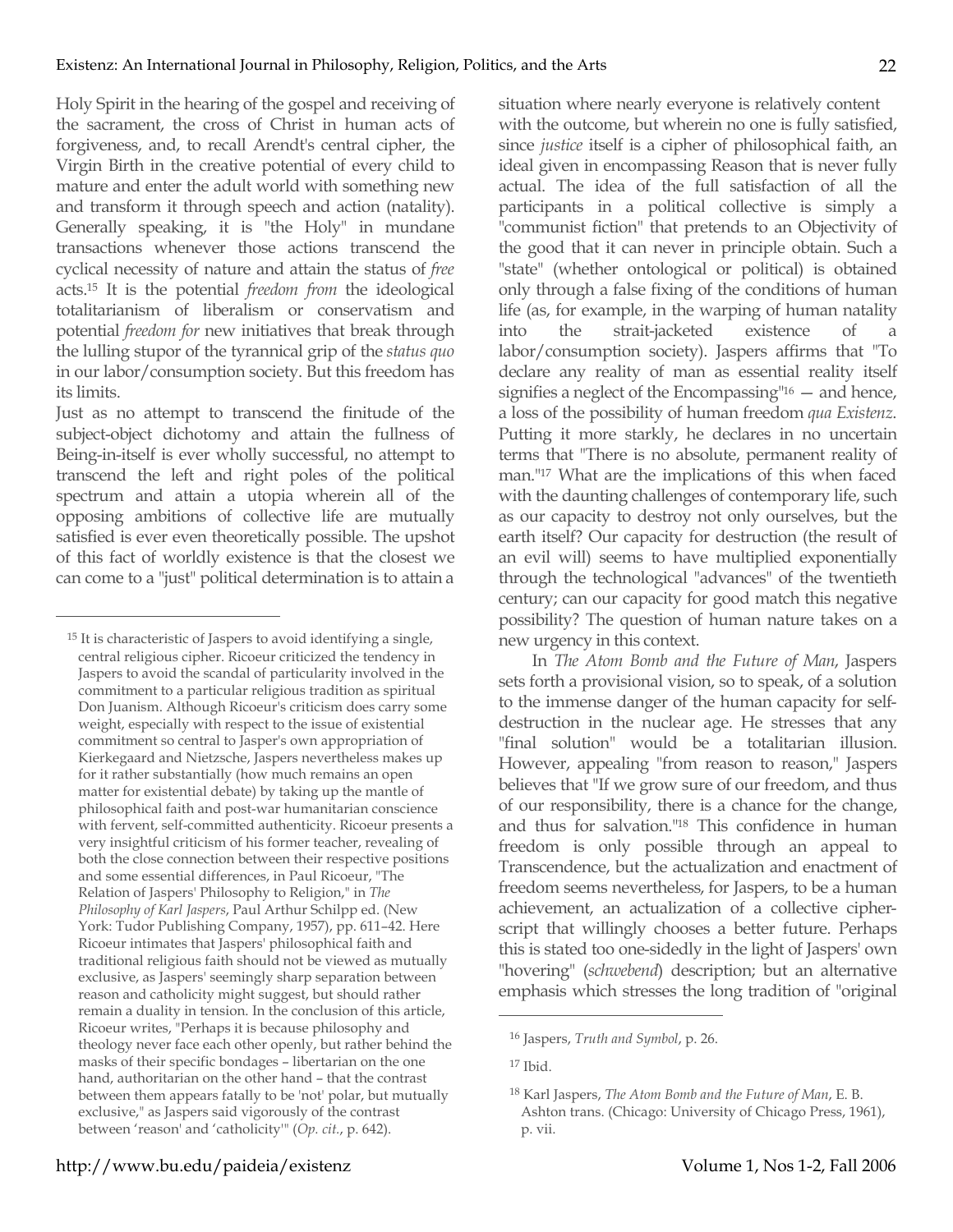sin," stemming from St. Paul and Augustine, seems nevertheless to push Jaspers further to the left than he himself would perhaps like to go. This can be seen, for example, by contrasting the later Heidegger's quasi-Augustinian lack of hope in human nature (which links up, significantly, with his earlier quasi-Augustinian treatment of "fallenness," or "falling prey," [*Verfallen*] in *Being and Time*; §38) with Jaspers' more optimistic point of view (shall we call it quasi-Pelagian by contrast?). In the 1966 "Spiegel Interview,"19 Heidegger indicates a definite lack of hope in humanity's potential to extricate itself from its technological "enframing" (*Gestell*); he writes, for example, "A decisive question for me today is how a political system can be assigned to today's technological age at all, and which political system would that be? I have no answer to this question. I am not convinced that it is democracy."20 In another instance he states his lack of confidence with tragicromantic flair:

Philosophy will not be able to bring about a direct change of the present state of the world. This is true not only of philosophy but of all merely human meditations and endeavors. Only a god can still save us. I think the only possibility of salvation left to us is to prepare readiness, through thinking and poetry, for the appearance of the god or for the absence of the god during the decline; so that we do not, simply put, die meaningless deaths, but that when we decline, we decline in the face of the absent god.21

In contrast to Heidegger's famous proclamation that "only a god can still save us," Jaspers suggests that only through the mutual recognition of our collective responsibility in the free exercise of communicative reason can we deliver ourselves from the danger that lurks in the technologization of humanity. But a thisworldly, political salvation through world peace, an always tenuous and fragile possibility, is, for Jaspers, no mere external task that can be accomplished through the bureaucracy of laws and treaties. Rather, he insists, "If mankind's existence is in question, man's total essence must be summoned to provide the answer."

 $\overline{a}$ 

And so, he adds, "We become newly conscious of our basic human condition."22 Technology and the present state of peril it reveals, thus shows human beings "both chances" 23 which define humanity *qua* possible *Existenz*. One "chance" is the genuine possibility of meeting and transcending the challenge of the danger humanity has created for itself. The other is the possibility of becoming enslaved or destroyed by our own devices. The biblical cipher of the *imago dei*, stamped, as it were, upon the pinnacle of creation in Genesis 1 (vv. 26–31), holds these two "chances" together in a paradoxical suspension. This symbol, perhaps above all others (at least within the Western tradition), reveals the potential of humanity as *homo faber*, the ability to be "like God," to "know" both good and evil through creative action, including the use of technology (from the invention of "natural tools" to the discovery and weaponization of atomic energy), as well as through the communicative action that seeks to control this immense, potentially self-destructive power. For Jaspers, the reason why human beings must be acknowledged to have the possibility to master even the most destructive of forces is that, in his words, "man is fundamentally incomplete. He is Nietzsche's 'still undetermined animal.'"24 The essence of humanity, for Jaspers, is not fixed; it is underway. It is responsive to the range of possibilities given to it by both the natural world and the world that is created by humanity itself (the work of *homo faber*). In response to these daunting challenges, the human essence itself must change or be destroyed: "[Man] will either change or he is unworthy of life and will, against his will, destroy himself by his technology."25

To save ourselves from ourselves and transcend the monstrous machine we have created, Jaspers stresses that the "new way of thinking" now demanded of us all requires us to rise above the mere calculative thinking of the intellect to embrace encompassing Reason. And this returns us to the same problem of education that we saw emerge with Arendt. Jaspers points out that the scientists who invented the atomic weaponry that got us into the particular peril of our age cannot be looked to for an answer to the problem, for the sort of specialized scientific thinking that invents

<sup>&</sup>lt;sup>19</sup> The Spiegel Interview with Heidegger was conducted on September 23, 1966 and published May 31, 1976, upon his death.

<sup>20</sup> Martin Heidegger, "Der Spiegel Interview with Martin Heidegger," in *Martin Heidegger and National Socialism: Questions and Answers*, Gunther Neske and Emil Kettering eds (New York: Paragon House, 1990), p. 54.

<sup>21</sup> *Op. cit.*, pp. 56–7.

<sup>22</sup> Jaspers, The Atom Bomb and the Future of Man, p. 187.

<sup>23</sup> *Op.cit.*, p. 194.

<sup>24</sup> Ibid.

<sup>25</sup> Ibid.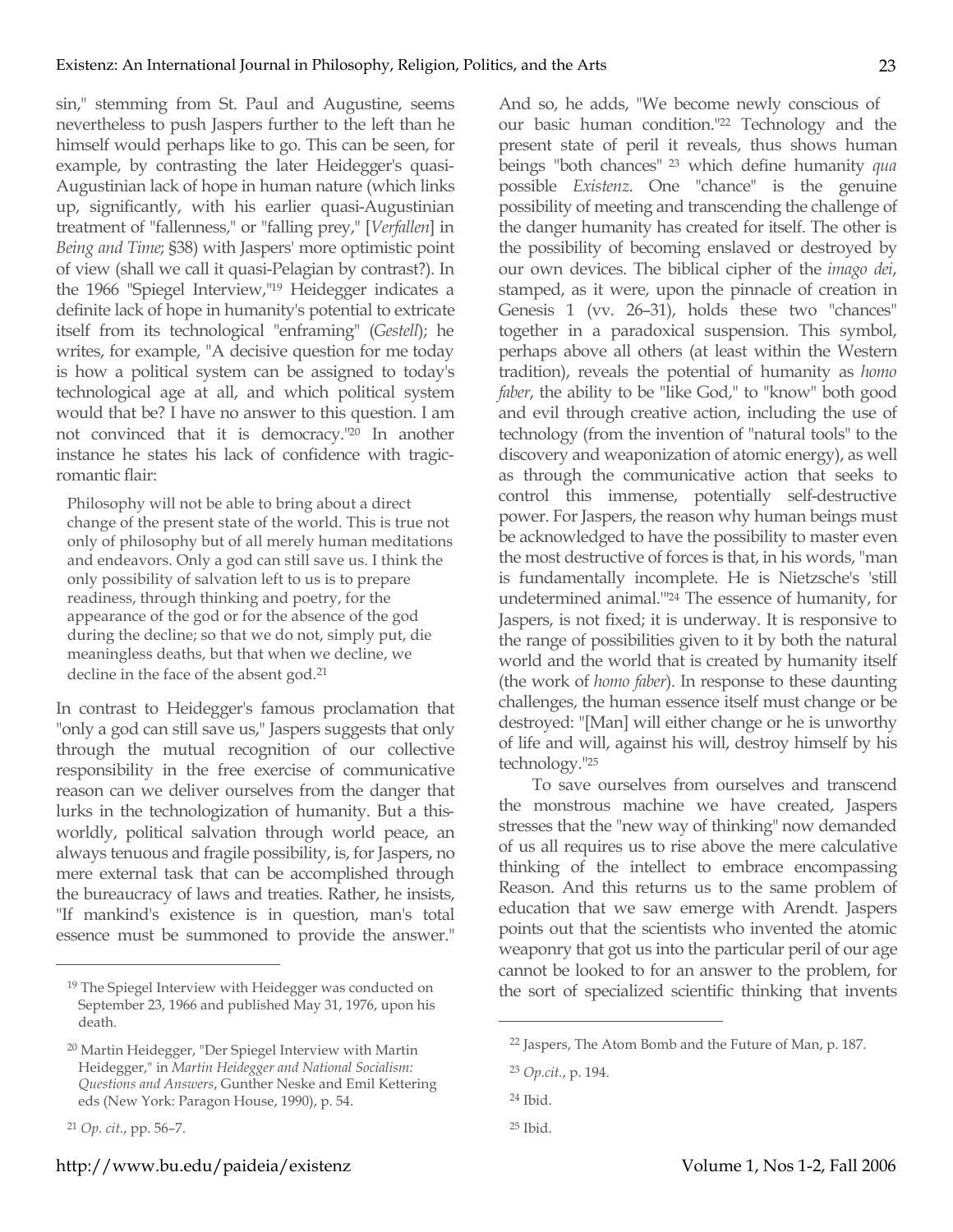bombs has no clue what to do with them once they have been produced. He writes:

Science – as the progress of the cogent knowledge of nature – cannot understand its own meaning and can never adequately account for its own necessity. Therefore, it cannot show us the way out of doom, either. Today, its bearers frequently lack that high philosophical impulse; they take up science as a sort of brainwork that can yield a livelihood, position, and prestige like any other vocation.26

*Homo faber* must transcend to the plane of speech and action, the *vita activa*, or else perish. But our educational system promotes such mere brainwork rather than aspiring to the cultivation of the full range of human possibilities and virtues; it is primarily designed to reinforce the "personality split between profession and conscience," as Jaspers puts it.27 The escalating psychosis required to maintain our ever increasing labor/consumption cycle requires people who avoid personal responsibility for the collective whole by conceiving of themselves as mere cogs in the machine. And so, the fact that our society does not deem it necessary to teach our children how to think about the meaning of being-human, but instead teaches them that the highest aspiration is to get a high paying job so as to consume more products, perhaps more than any other practical factor hinders a solution to our most pressing technological and political dangers. "The public is content," writes Jaspers, "all it wants is calm and a flourishing economy, a high standard of living and oblivion in pleasure."28

For Jaspers, as with Arendt, education is essential for developing the practice (like the physician's "practice" which is never a finished state of affairs) of reasonable thinking which is required to save us from ourselves. But such thinking must be further distinguished from the sort of moral indoctrination currently practiced in our public schools. The "political correctness" that we typically find taught today in both schools and universities as the liberal corrective to perceived forms of conservative power manipulation is in fact a form of indoctrination into dogmatic modes of thinking, which in practical effect promotes the same sort of slavish orientation as fundamentalistconservative religious or political ideology (*cf.*, the

 $\overline{a}$ 

coercive strategies of anarchist protesters, PETA activists, environmental terrorists, *etc.*). Such attempts not to nurture, but to control, the thinking of the succeeding generation seek to rig the game by determining a fixed outcome. Even though certain outcomes may be admirable in theory, such as world peace, indoctrination can never attain the goal, since the meaningfulness of the goal, and hence the inner drive to actually make the sacrifices necessary to accomplish and maintain it, are sought from a heteronomous (but not transcendent) source. The youth of each generation must be allowed to discover the true meaning of their own humanity and thereby come to take responsibility for the world. This cannot happen through compulsion, and it certainly cannot be tacked on as an addendum to the central purpose of education today, which is merely to get a job.

So what educational model would accomplish the sort of cultivation of reason called for by Arendt and Jaspers? I suggest a return to the classical model, although the current system would likely have to collapse entirely before giving way to such a course of action on a grand scale. The classical Western curriculum known as the trivium was designed to awaken free and creative thinking, based on traditional knowledge and wisdom rather than mere functional instrumentality, by leading students through the three successive stages of grammar (first through fourth grades; basic acquisition of facts, including reading and writing skills), logic (fifth through eighth grades; analysis and assessment of factuality), and finally, rhetoric (ninth through twelfth grades; the ability to externalize the previous, largely internal development). Through this development, partly student directed, partly mentored, but always knowledge and wisdom based, a well-cultivated mind is allowed to fashion autonomously the rational tools necessary to confront the world in speech and action, and hence enter the public sphere not as a mere worker, but as a fully prepared human being fit to confront the challenges of the adult world (including, but not limited to, engaging, meaningful work). 29 Such a curriculum,

<sup>26</sup> *Op.cit.*, p. 201.

<sup>27</sup> *Op.cit.*, p. 198.

<sup>28</sup> *Op.cit.*, p. 212.

<sup>29</sup> A full plan for such a curriculum can be found in Susan Wise Bauer and Jessie Wise, *The Well-Trained Mind: A Guide to Classical Education at Home*, rev. ed. (New York: W. W. Norton & Company, 2004). This general model is being used with considerable success, but on a small scale, in some private and charter schools, modeling themselves as "classical academies." Perhaps the greatest success of this model, however, is emerging among the homeschooling movement. This is likely due to the fact that in such a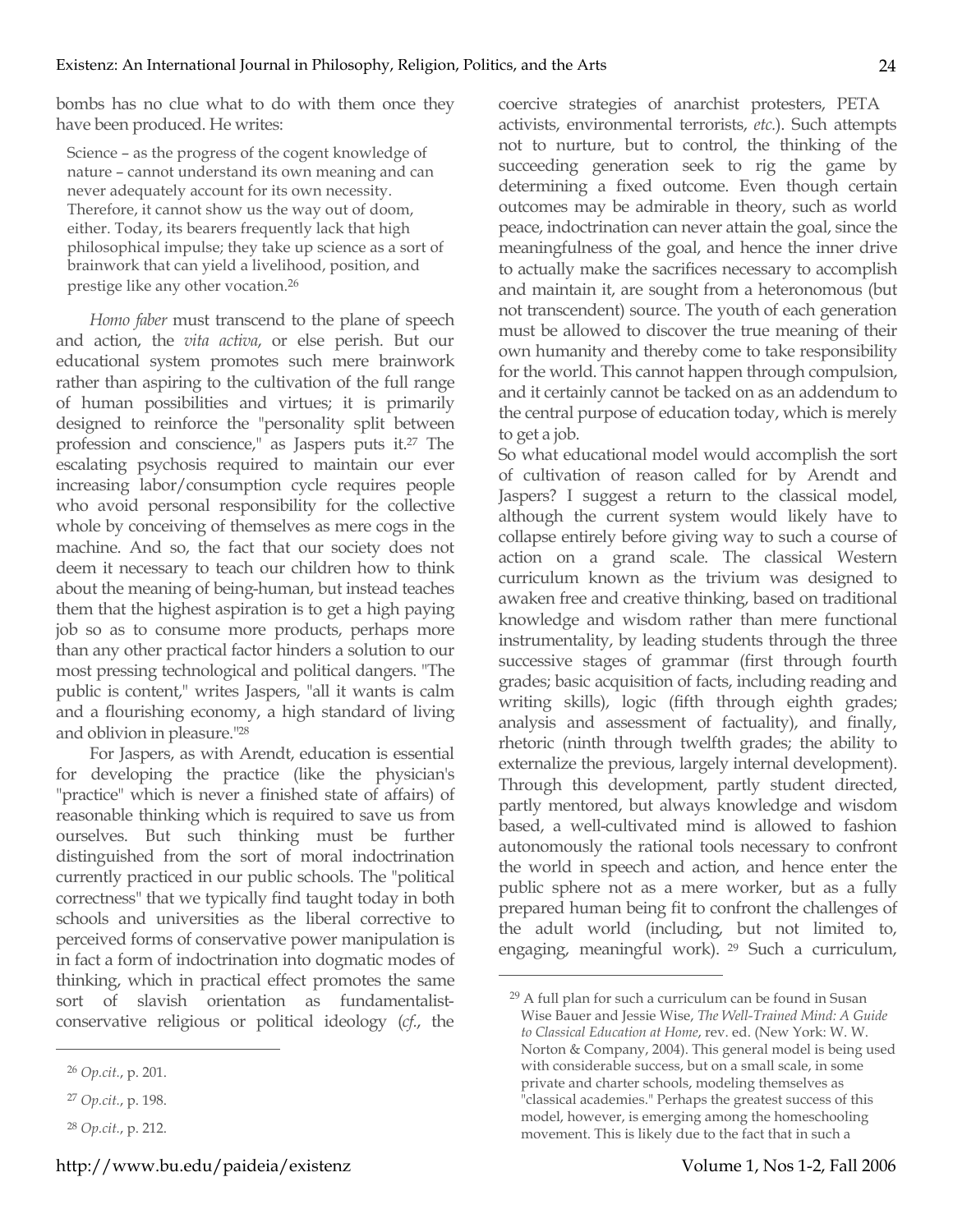further, has the great benefit of self-correction, since the young are trained to think for themselves at an early age, not for the sake of some external agenda *per se*, but for the sake of the development of their own humanity in dialogue with the human development of the entire world. The impetus to act can thus emerge naturally through the cultivation of concern for the world which they have come to care for  $-$  not simply been told they ought to. The current system, by not permitting the logic phase to begin essentially until college – which becomes simply the "thirteenth grade" for most – promotes a delayed adolescence of intellectual passivity and mental slavishness by stretching out the (predominantly passive) grammar phase to fill the entire twelve years of the public system. But by this time, the true formative period of awakening to life's possibilities and seeing the authentic potential beauty of human existence within the world has been squashed in all but a few who manage to recover it and break through to a new way of thinking, seemingly against all odds.

But in all of these considerations, we must not forget the central issue of whether and to what extent we are truly capable of accomplishing these grand ideals from out of our own nature, incomplete as that may be. We must not be seduced into false utopian visions, for the transformation of humanity that Jaspers calls for is realistic about the fact that history displays the repetitive tendency of humanity to fall into patterns of self-seeking inauthenticity, the tendency of human beings to "fall away" from themselves. Poor educational patterns are not the only problem, although they certainly exacerbate and drive the problem to new levels. Good education can be considered good only to the extent that it brings us to ourselves; as such it is merely a vehicle. We must still wrestle with ourselves when we get there. We must wrestle with our apparently innate tendency to avoid responsibility, for ourselves and the world. Jaspers comes rather close to describing something akin to the cipher of original sin when he says, "There is within us an unconscious urge to fight any contact with our innermost being, which we consider obscure, incalculable, and therefore profound."30 Instead, "Man wants to be able to follow instructions without having to commit himself. He wants to remain aloof and not to expose himself." <sup>31</sup> Good education does not fix this problem; it merely creates the conditions of an awakening to it. In order to comprehend this particular phenomenon of beinghuman – the inherent tendency to fall into patterns of inauthentic behavior, the tendency to hide from ourselves, to not be what we know we ought to be – we must engage our thought with the religious tradition of the West that has developed this notion as the cipher of "original sin." In so doing, it is hoped that we may glimpse an encounter of Transcendence with *Existenz* that may shed light on the nature of the human condition *qua* freedom.

### **Reinhold Niebuhr: The Human Condition as Freedom and Fall**

For Jaspers, the human essence (*Existenz*) is not a fixed objectivity, nor is its potential *vis-à-vis* the challenges of worldly existence; hence, the outcome of human action in the world is not a fixed certainty, a definite Fate. From the standpoint of finite human existence, we simply do not know whether we will destroy ourselves or transcend this danger to some new collective possibility. Bringing Christian theology to bear on this situation, Reinhold Niebuhr, who is relatively close to the existentialist neo-Kantian thinking of Jaspers and Arendt, reminds us of the potency of specific traditional symbols – like that of "original sin" – that stress the inherent evil in human nature as the ostensible inevitability of humanity to fail to overcome its own self-centeredness for the sake of collective peace.

In *The Nature and Destiny of Man*, Niebuhr identifies the paradoxical tension at the heart of the traditional

 $\overline{a}$ 

setting, where children do not have to face the pressures of the public sphere too early, they are able to avoid the constant onslaught of mass mentality thrust upon them in a school setting (no matter how "good" or "bad" the school may be deemed to be). Hence, they have a fighting chance to develop their own unique humanity as "a gift to the world," to recall Arendt's language, and even to develop the "new way of thinking" – the embracing of encompassing Reason – called for by Jaspers. This is, of course, only a possibility, since some parents who choose to homeschool may do so primarily for ideological reasons, like replacing the simplistic indoctrination into the Darwinian cipher of human origins (met with in the schools) with mere indoctrination into the biblical creationist cipher of human origins (neither of which allows the cipher to reveal new creative possibilities for thought). But at least there is hope in this direction that the lack of societal coercion will give way to a discovery and cultivation of freedom of thought in both children and their parents, as two generations break the cycle of alienation from each other and seek to comprehend and confront the world together.

<sup>30</sup> Jaspers, The Atom Bomb and the Future of Man, p. 207.

<sup>31</sup> *Op.cit.*, p. 206.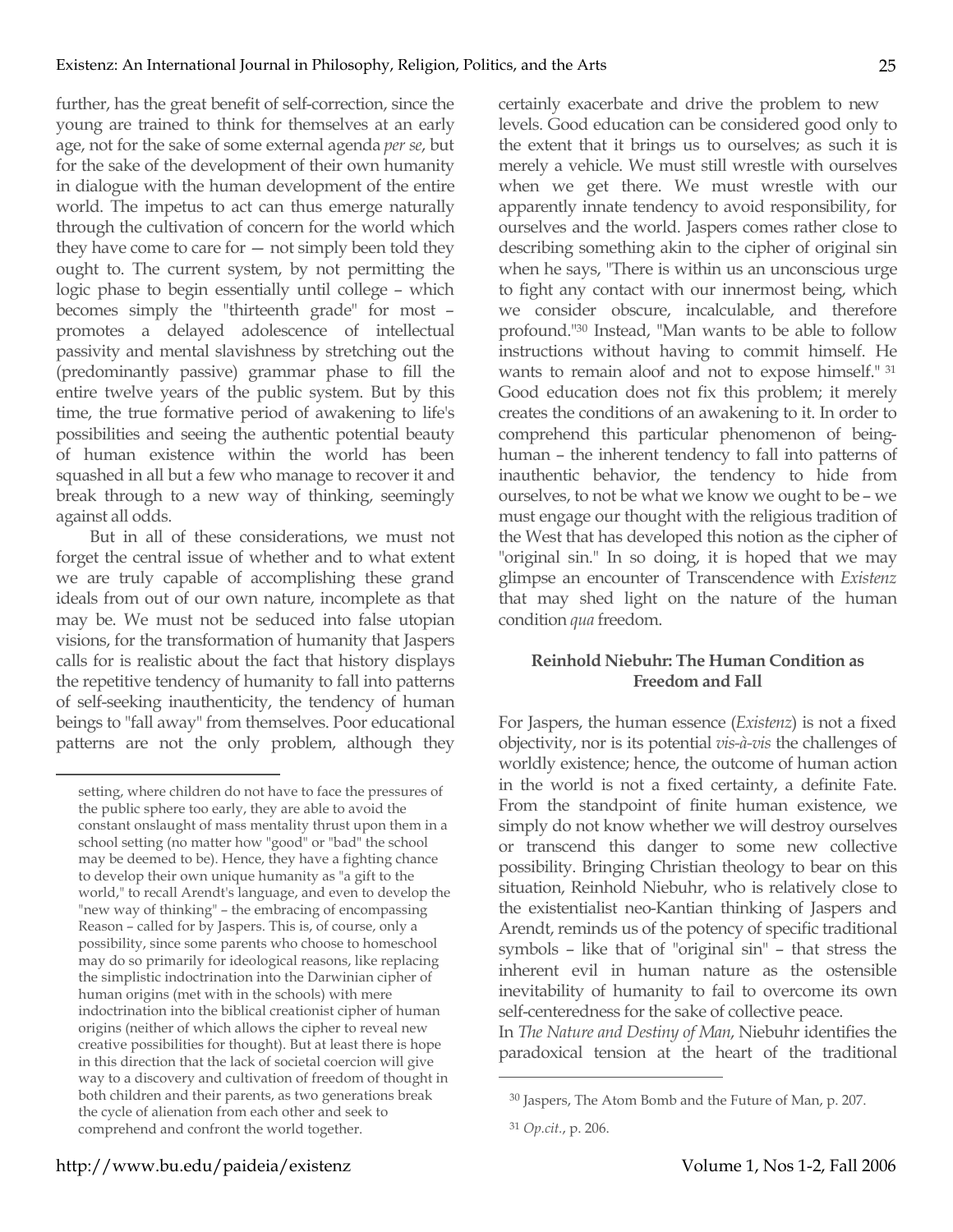Christian interpretation of human nature, explaining that "The Christian doctrine of sin in its classical form offends both rationalists and moralists by maintaining the seemingly absurd position that man sins inevitably and by a fateful necessity but that he is nevertheless to be held responsible for actions which are prompted by an ineluctable fate."32 In Romans, Paul identifies human self-glorification as "without excuse" before God, since, apparently, humanity corrupted its own freedom by turning away from God through its own act of volition (Rom. 1:20–21). But on the other hand, the corruption of sin seems to be an inevitable defect, stemming from the sin of the first man, Adam (Rom. 5:12). Niebuhr concisely states the absurdity as follows:

Original sin, which is by definition an inherited corruption, or at least an inevitable one, is nevertheless not to be regarded as belonging to his essential nature and therefore is not outside the realm of his responsibility. Sin is natural for man in the sense that it is universal but not in the sense that it is necessary.33

With the formula that sin is *inevitable* (*i.e.*, universal), but *not necessary* (*i.e.*, human freedom and responsibility must be maintained), Niebuhr seeks to interpret the central cipher of the Christian formulation of human nature in a manner that does not reduce it either to the objective, "conservative" pole in which a meaningless "freedom" of human volition is consumed by the allencompassing Sovereignty of a God who capriciously predestines some to salvation and some to perdition, nor to the subjective, "liberal" pole which reduces Transcendence to a mere sign in which human beings take the position of God as the absolute determiners of their own destiny. As Jaspers points out repeatedly, for a symbol, or cipher, to be meaningful, and hence a vehicle for the actualization of *Existenz*, it must not be reduced to a mere sign, for then Transcendence evaporates. Niebuhr thus seeks a theological middle ground between liberal, subjectivizing, Pelagian doctrines and the conservative, objectivizing views favored by literalist Augustinian interpretations of human nature. He may perhaps be thought of as an Augustinian existentialist.

For Niebuhr, original sin is not an objective designation of the human condition in the same way

 $\overline{a}$ 

that, for example, one has hands and feet. His approach to the problem is phenomenological and existential. For instance, "original sin" gathers together in one symbol, understood as revelatory of a transcendent source or meaning, the paradox of human existence *qua* freedom, which inevitably fails to actualize the good that it knows it should and is ultimately responsible for. Instead human freedom attempts to descend below its authentic possibilities, seeking refuge in sensuality, or attempts to rise above its authentic possibilities, seeking refuge in pride, arrogance and self-love, in either case avoiding a genuine confrontation with one's self and the mutual claims between self, others, and the world that come to light in that encounter. It is precisely because human beings are free (not bound to necessity), but nevertheless anxious about that freedom, not wanting to confront the responsibility it implies, that temptation to sin emerges and inevitably occurs. Niebuhr summarizes the point succinctly:

The temptation to sin lies...in the human situation itself. This situation is that man as spirit transcends the temporal and natural processes in which he is involved and also transcends himself. Thus his freedom is the basis of his creativity but it is also his temptation. Since he is involved in the contingencies and necessities of the natural process on the one hand and since, on the other, he stands outside of them and foresees their caprices and perils, he is anxious. In his anxiety he seeks to transmute his finiteness into infinity, his weakness into strength, his dependence into independence. He seeks in other words to escape finiteness and weakness by a quantitative rather than qualitative development of his life.34

Here we see the very problem Jaspers identified as the incapacity of scientific, calculative thinking (or quantitative thinking) to solve the inevitable problems into which it necessarily falls. And yet, the qualitative leap that transcends quantitative thinking can never become a permanent accomplishment, fixed once and for all, although it may be provisionally "grasped" (or we might say, inspired by Jaspers, *gegriffen aus dem Umgreifenden*) through the introduction of other ciphers of Transcendence, which in turn resist objectification. Nevertheless, human beings inevitably fall back into fixation upon their finite needs and goals and glorification of themselves as they master particular dimensions of their limited worldly existence. This

<sup>32</sup> Reinhold Niebuhr, *The Nature and Destiny of Man: Volume 1. Human Nature* (New York: Charles Scribner's Sons, 1964), p. 241.

<sup>33</sup> *Op.cit.*, p. 242.

<sup>34</sup> *Op.cit.*, p. 251.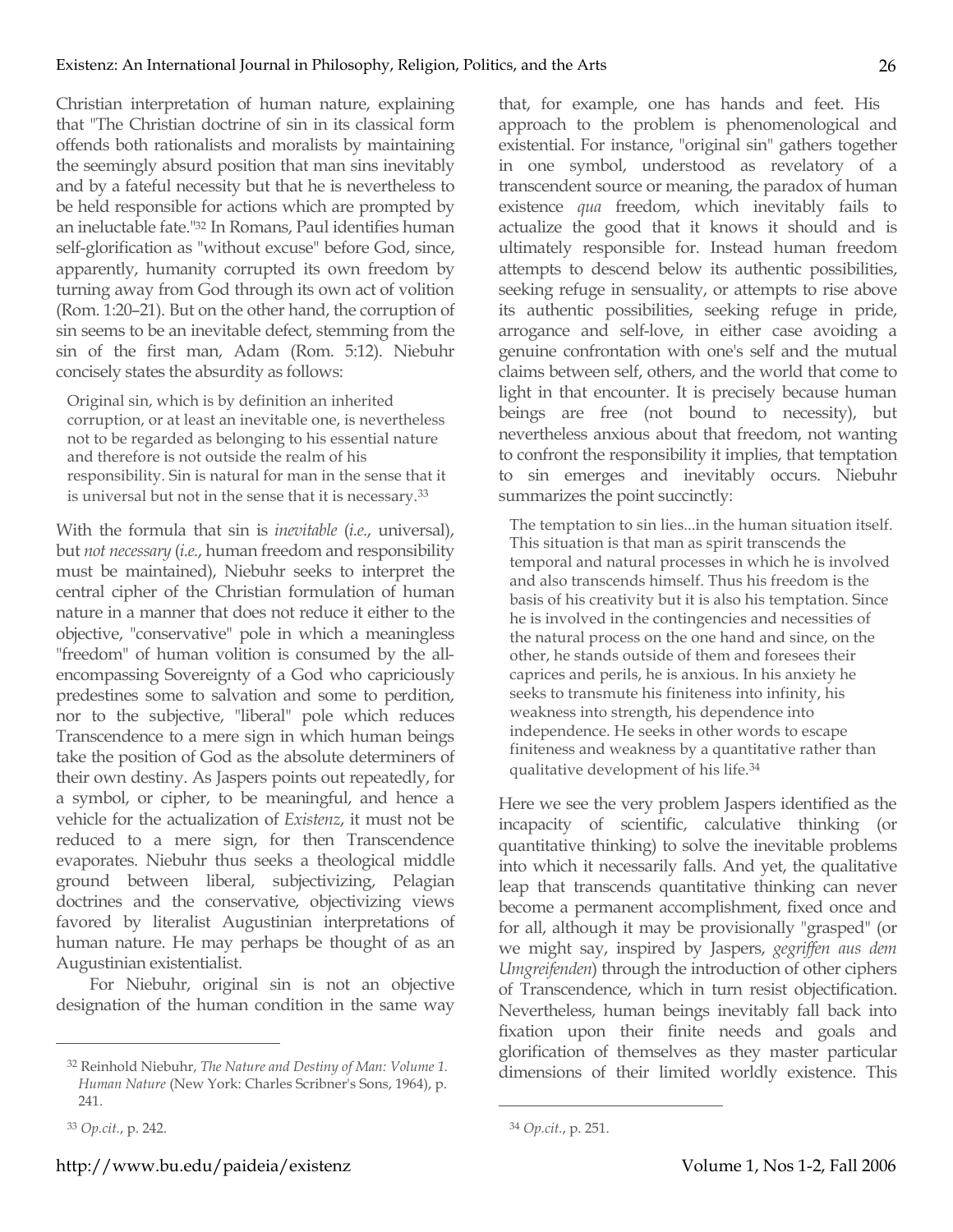leads, according to Niebuhr, to the ultimate paradox that "the final exercise of freedom in the transcendent human spirit is the recognition of the false use of that freedom in action." And so, Niebuhr declares, "Man is most free in the discovery that he is not free."35 We use our freedom to relinquish our freedom.

Human freedom is beyond the closed, systemic dualities of the natural world, governed by natural necessity. The paradox of original sin thus lies beyond the binary, calculative categories of modern analytical logic. It requires a cipher of Transcendence that holds the opposition together in one image, or concept, that nevertheless expresses not a fixed objectivity of the past (an historical "Fall" that is inherited bodily), nor a fixed objectivity of the future (a particular Fate, such as a thisworldly or other-worldly conflagration), but rather the phenomenon of what actually happens at every moment of the present when human beings are faced with the anxiety of the freedom into which they have been thrown by virtue of being born.36 The "Fall" as an historical event is unthinkable, but not because it did or did not happen. The question is not whether it happened; the point is to see that it *happens*. And recognition of this happening opens humanity to a vertical dimension with God, from Niebuhr's perspective of Christian theological faith, or Transcendence, from Jaspers' perspective of philosophical faith. For this reason, Niebuhr finds (consistent with the Pauline cipher, but understood *qua* cipher, not objectification) that "Jesus' injunction, 'Therefore I say unto you be not anxious' contains the whole genius of the Biblical view of the relation of finiteness to sin in man."37

If we do not fall into objectifying, conservative interpretations of human nature as ontologically fallen or subjectifying, liberal interpretations of human nature as basically good, despite massive historical evidence to the contrary, we may see that the biblical tradition itself preserves an element of the original goodness of humanity in the cipher of the *imago dei* of Genesis 1. The original perfection of human nature, however, likewise cannot be sought as an objectified state existing within time, before an objectified Fall; nor can the destruction and deformation of the ideal of a sinless human nature be found as an objectified state after an objectified Fall.

 $\overline{a}$ 

Rather, Niebuhr contends that the loss of virtue and destruction of the proper function of human nature can only come about by human beings availing themselves of one of the elements central to being-human, namely freedom.38 Thus, for Niebuhr, the concept of a *justia originalis* ("original righteousness") that can never be wholly obscured, even through the self-destructive abuse of freedom, balances the concept of original sin, which nevertheless drives us to seek a vertical relationship with Transcendence, pressing humanity to look beyond its own resources for salvation from its own self-destructive tendencies — including both dimensions: temporal political salvation in world peace and supra-temporal soteriological redemption in "the peace of God, which passes all understanding" (Phil. 4:7).

The Christian interpretation of human *Existenz* by means of the cipher of original sin, or fallenness, becomes meaningful only in relation to its counterpartcipher in the dimension of Transcendence proper — *i.e.*, through the cipher of the transcendent revelation of the meaning of humanity in the person and work of Christ (*i.e.*, "God with us" as Savior, Redeemer, and hence as Exemplar). Just as the meaning of humanity is obscured when the cipher of original sin falls to the liberal, subjective pole or the conservative, objective pole, so the cipher of Christ as divine Savior of fallen, sinful humanity is obscured in the following ways. If the cipher of Christ becomes a mere sign, something *less* than a true cipher, we are left with an empty "ought," an ineffectual moralism that tells us how we should live, but fails to ground the moral imperative in anything beyond ourselves; so if we fail in the task, we are left hopeless, and if we succeed, we are left with no check on our tendency toward self-glorification. On the other hand, if the cipher of Christ is turned into a literal object of knowledge, and hence becomes something *more* than a true cipher, then all other dimensions of meaning within religious consciousness become subordinate to an all-pervasive soteriology, resulting typically in one of two distortions in either the political or individual sphere: moral complacency or moral obsessiveness *qua* legalism. In fact, it is not uncommon to find these extremes bound together in one ideology, as in the medieval Christian Church's combination of a corrupt papacy together with a policy of inquisition and severe punishment of heresy, or in the strikingly similar contemporary example of Islamic

<sup>35</sup> *Op.cit.*, p. 260.

<sup>36</sup> *Op.cit.*, p. 269.

<sup>37</sup> *Op.cit.*, p. 168.

<sup>38</sup> *Op.cit.*, p. 270.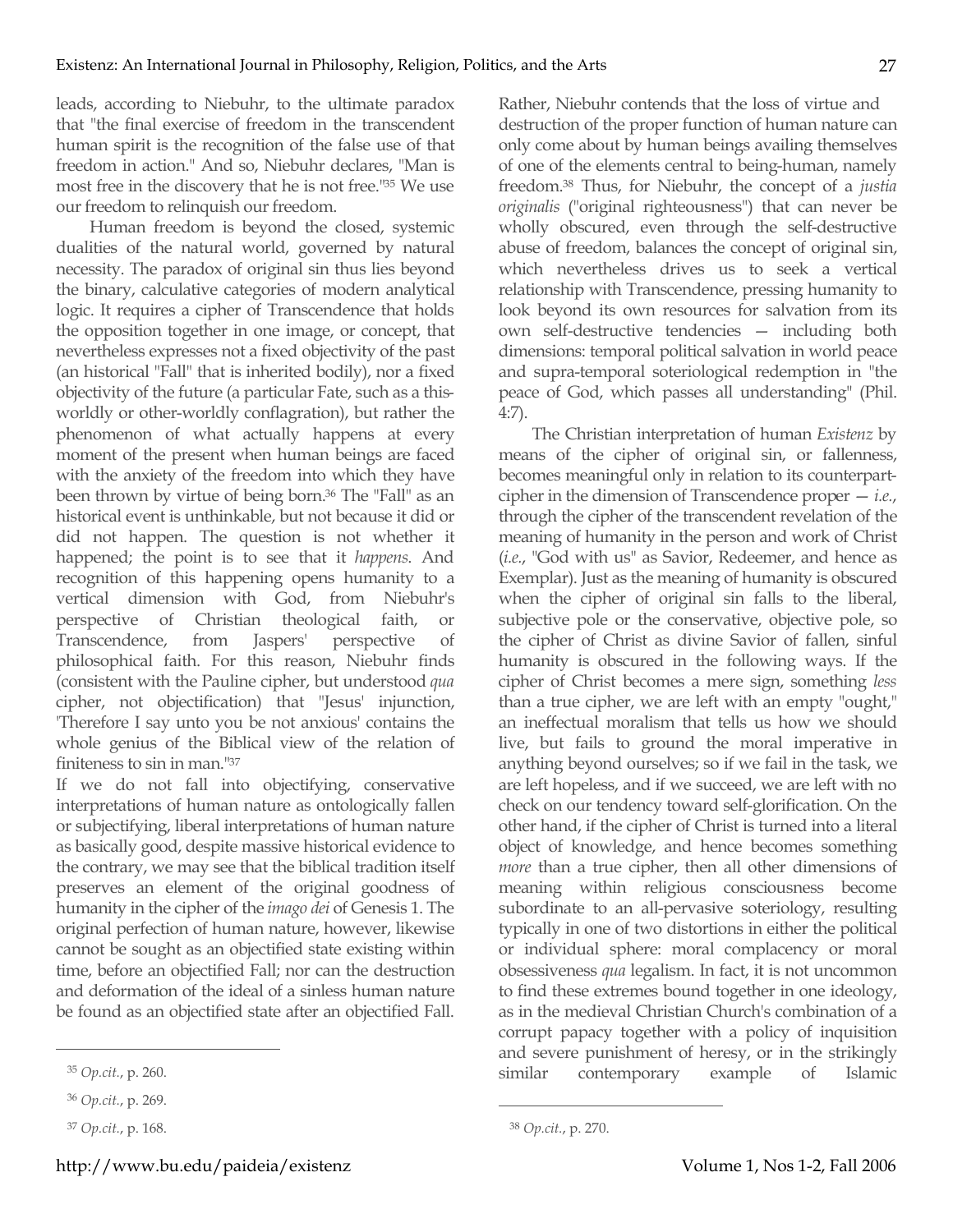fundamentalism, which justifies the breaking of all moral norms, including the killing of innocent children through terrorism, in the service of a supposedly purist interpretation of the tradition of Jihad. The extremes, when pressed, turn into the same groundlessness (our "black hole" metaphor) of empty, self-glorifying moralism. In this vein, Niebuhr comments in *Moral Man and Immoral Society* that "Religion draws the bow of life so taut that it either snaps the string (defeatism) or overshoots the mark (fanaticism and asceticism)."39 The solution is to cultivate the tension that, ironically, is the essence of peace.

When viewed from the standpoint of politics and the collective self-transcending required to overcome our current technological peril, this groundlessness takes the form of fatalism on either side. On the left, we are given empty utopian fantasies, as in the social gospel of liberal Christianity or in Marxism, but no real hope to expect that a vision of collective human freedom will be actualized. The promise appears hollow when faced with the record of history. The result is a tragic vision of humanity, ending in nihilism and despair (a mood felt throughout Europe since the late nineteenth century and in America at least since the Vietnam era) – with little to help but the coping mechanisms of stoicism, cynicism, hedonism, *etc.* – once the harsh *Anstoß*, or "check," of reality finally shakes the sleepers awake from their Polyanic dreaming (unless, of course, they remain asleep in blissful ignorance until it is too late). On the right, however, as in radical Protestantism, excessive deference to the sovereignty of God and the hand of Providence in historical affairs can likewise rob humanity of a real hope for human flourishing in this life. The Christian cipher that transcends and holds in tension both of these extremes is the symbol of the kingdom of God, understood as already here, "within you," and yet to come, "from above." This is the dual*parousia* of Christ, which reveals the ultimate Christian interpretation of being, in which cipher of *presence* is reconciled past and future, humanity and God, time and eternity, finitude and infinity, and fallenness and world peace. It is the reconciliation, the absolution, of all things within one cipher of the Absolute. The political problem of world peace, itself a universal concept, or cipher of totality, as raised by Jaspers, comes into fruitful dialogue with the cipher of the

 $\overline{a}$ 

kingdom of God at this point and will also return us to the question of education.

"World peace" and the "kingdom of God" on earth, are complementary philosophical and religious ciphers, the quasi-objects of philosophical faith and religious faith. Arendt, Jaspers, and Niebuhr would all agree that such a state is not realizable as any sort of finished product, a thing to be accomplished and from which we could then get about the business of other affairs. Rather, such ciphers direct the meaning of life itself and clarify its fundamental condition as always unfinished, imperfect, striving and failing, but transcending limits, always to find new ones. Also, such ciphers open humanity to a revelatory dimension of experience that provides hope for peace and an encompassing Reason to keep working together, despite the despair that should necessarily engulf us when we calculate the probabilities of destroying ourselves. These ciphers, by their inherent power to lift us out of the despair of ideological extremism and organize us in the direction of a reasonable policy of moderation, stimulate a realistic perspective concerning human existence in a world that continually falls into cycles of violence and consumption. Jaspers' middle position in politics has been called "conservative liberalism," or alternately, "cultural Republicanism," either of which suggests the attempt to forge a middle course between the left and the right.40 In a similar vein, Niebuhr adopted the

<sup>39</sup> Reinhold Niebuhr, *Moral Man and Immoral Society* (New York: Charles Scribner's Sons, 1932), p. 71.

<sup>40</sup> In his recent apologetic directed against the undervaluing of Jaspers' thought for addressing contemporary philosophical and political problems, Chris Thornhill astutely defines the tension between the left and right in Jaspers' political orientation of conservative liberalism: "The defining position in Jaspers' political ideas throughout the Adenauer era remains an essentially Kantian republicanism, which also contains Weberian elements of elite-democracy, and a transcendent(al) doctrine of cultural humanism. On the basis of these disparate liberal ideas, he insists repeatedly through the late 1940s and 1950s that the most pressing political objective is to protect what he identifies as the democratic-humanist specificity of the Western European cultural tradition from the anti-humanist influence of Soviet communism. The recurrent argument in the works of this period is therefore that the potentials for reasonable existence are always inherent in European culture; this tradition is 'a form of educational consciousness' which in certain variations 'runs through the whole of European history up until today.' Indeed Jaspers argues that the legitimacy of democracy as a political form resides largely in its ability to provide the only possible context for the concrete expression of human reason and human culture, as they are embodied in the Western tradition. The expression of humanity, reason and culture presupposes tolerance, absence of coercion, and the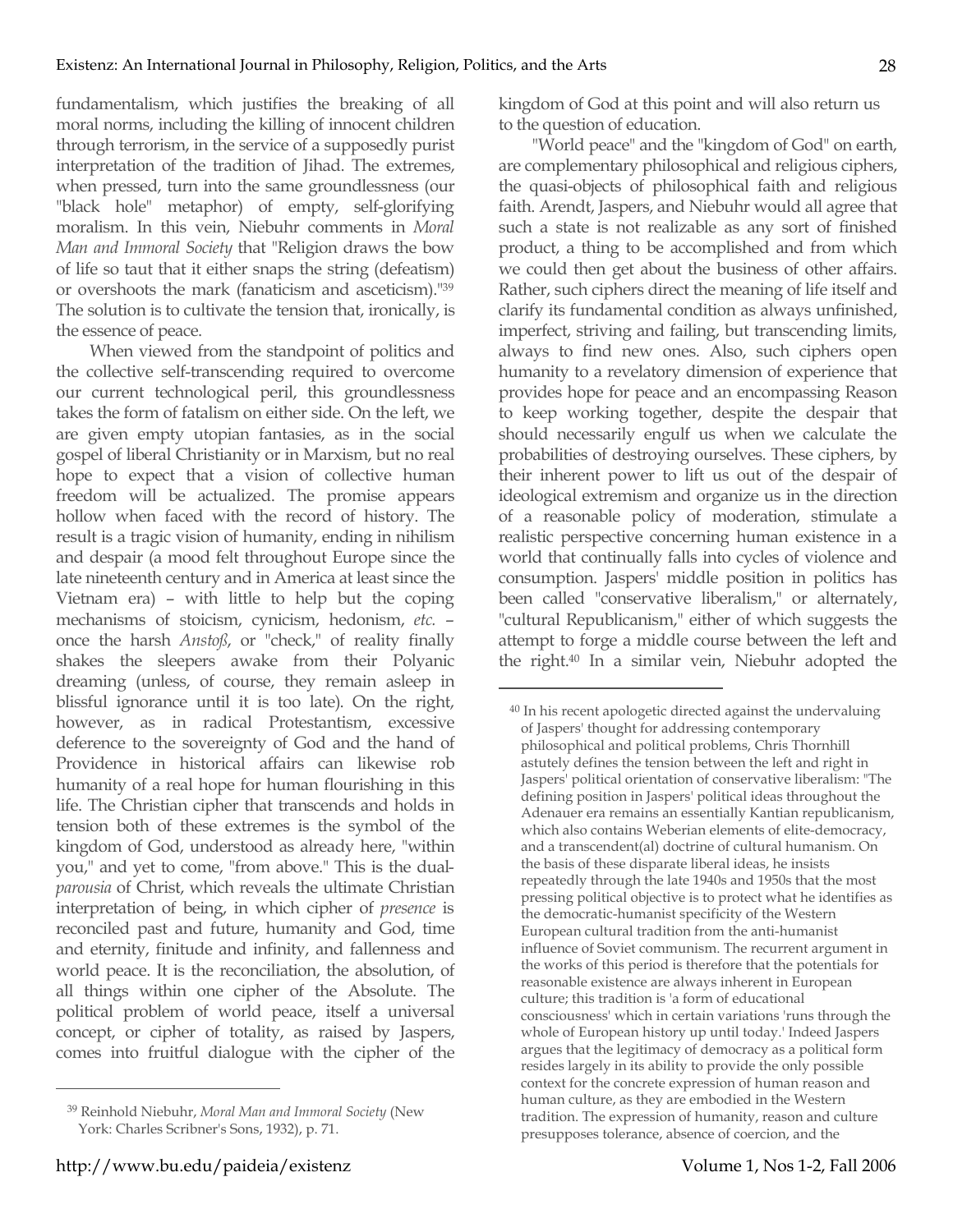designation "Christian realism" as a label for his attempt to navigate a middle course between the, (in his view *unrealistic*), pacifist tendencies of the liberal social gospel and the militaristic totalitarianism that threatened the twentieth century in the forms of communism and fascism, and continues to threaten the world in the form of terrorism, both conventional and nuclear. In the face of the destruction of humanity, hard practical choices must be made based on particular circumstances, including the call to war. The ciphers of world peace and the kingdom of God, when juxtaposed in a mutually revelatory hermeneutical circle, provide a transcendent source of light that suspends in tension encompassing Reason and divine revelation, providing us with a dual grounding principle of "love and justice"41 that makes possible transcending, "saving" judgments in the face of seemingly insurmountable individual and collective will to power. Niebuhr sums up the historical relation of justice to love in the following insightful passage:

[T]he Christian conception of the relation of historical justice to the love of the Kingdom of God is a dialectical one. Love is both the fulfillment and the negation of all achievements of justice in history. Or expressed from the opposite standpoint, the achievements of justice in history may rise in indeterminate degrees to find their fulfillment in a more perfect love and brotherhood; but each new level of fulfillment also contains elements which stand in contradiction to perfect love. There are therefore obligations to realize justice in indeterminate degrees; but none of the realizations can assure the serenity of perfect fulfillment.42

Good education, always to be distinguished strongly from mere indoctrination, is one of the most important means of nurturing and cultivating the ciphers that lead us beyond ourselves and inspire us to

make difficult, sacrificial choices for the sake of fellow human beings and the preservation rather than destruction of the world. On the side of philosophy, the cultivation of ciphers of encompassing Reason inspire a love of humanity as part of an overarching love of the very structures of being, the way being manifests itself and provides open possibilities for repose, contentment, beauty, tranquility, and inspiration for individual and mutual creativity. However, whereas the ground of self-sacrificing love does not ascend through philosophy to absolute status as it can in religion, philosophical reflection nevertheless can serve to ground human respect for justice (as we see particularly in the legacy of Kantian thought). On the side of religion, the cultivation of ciphers of Transcendence proper inspire a love of humanity through archetypes of divine self-sacrifice, revealing the love of God for a fallen, sinful humanity, thereby inspiring us to love one another "as God first loved us" and to "take up our crosses" and sacrifice ourselves for our fellow human beings and for the sake of externalizing the kingdom of God that has already come and reigns within the recipient of grace. In neither case can education force an appropriation of ciphers; the result being groundless ideology. Rather, they must be preserved in a "conservative" model of education, as Arendt has argued, that nevertheless allows them to be brought forth in ever new practical situations to allow for a progressive transcending of the *status quo*. Tradition must therefore be preserved, but must not become a rigid fixation. Rather, Ricoeur's wise aphorism at the conclusion of *The Symbolism of Evil* – "the symbol gives rise to thought"43 – ought always to orient the transition from fixed traditional metanarratives (ethnic myths, ecclesiastical dogmas, *etc.*) to the practical political sphere which demands a transcending of the special interests of particular cultural collectives such as those organized around particular myths or dogmas. On the side of religious observance, mention may be made of the significance of liturgy and traditional ritual reenactment for preserving the symbols of the past, so long as this preservation does not degenerate into empty recitation disconnected with the day to day lives of practitioners, a situation resulting in Nietzsche's identification of churches as the tombs of the dead God of Western society. In the realm of education, I have recommended

 $\overline{a}$ 

existence of areas of public discourse which are not absolutely regulated by technical imperatives. Democracy, he thus explains, is legitimized as an institutional system based on 'the promotion of reason in the common thinking and acting of a people and of peoples amongst themselves'" [Chris Thornhill, *Karl Jaspers: Politics and Metaphysics* (New York: Routledge, 2002), p. 179.

<sup>41</sup> Many specific examples of Niebuhr's socio-political application of the dialectic of love and justice can be found in Reinhold Niebuhr, *Love and Justice: Selections from the Shorter Writings of Reinhold Niebuhr*, D. B. Robertson ed. (Philadelphia: Westminster Press, 1957).

<sup>42</sup> Reinhold Niebuhr, *The Nature and Destiny of Man: Volume 2. Human Destiny* (New York: Charles Scribner's Sons, 1964), p. 246.

<sup>43</sup> See Paul Ricoeur, *The Symbolism of Evil*, Emerson Buchanan trans. (Boston: Beacon Press, 1967), pp. 347–57.